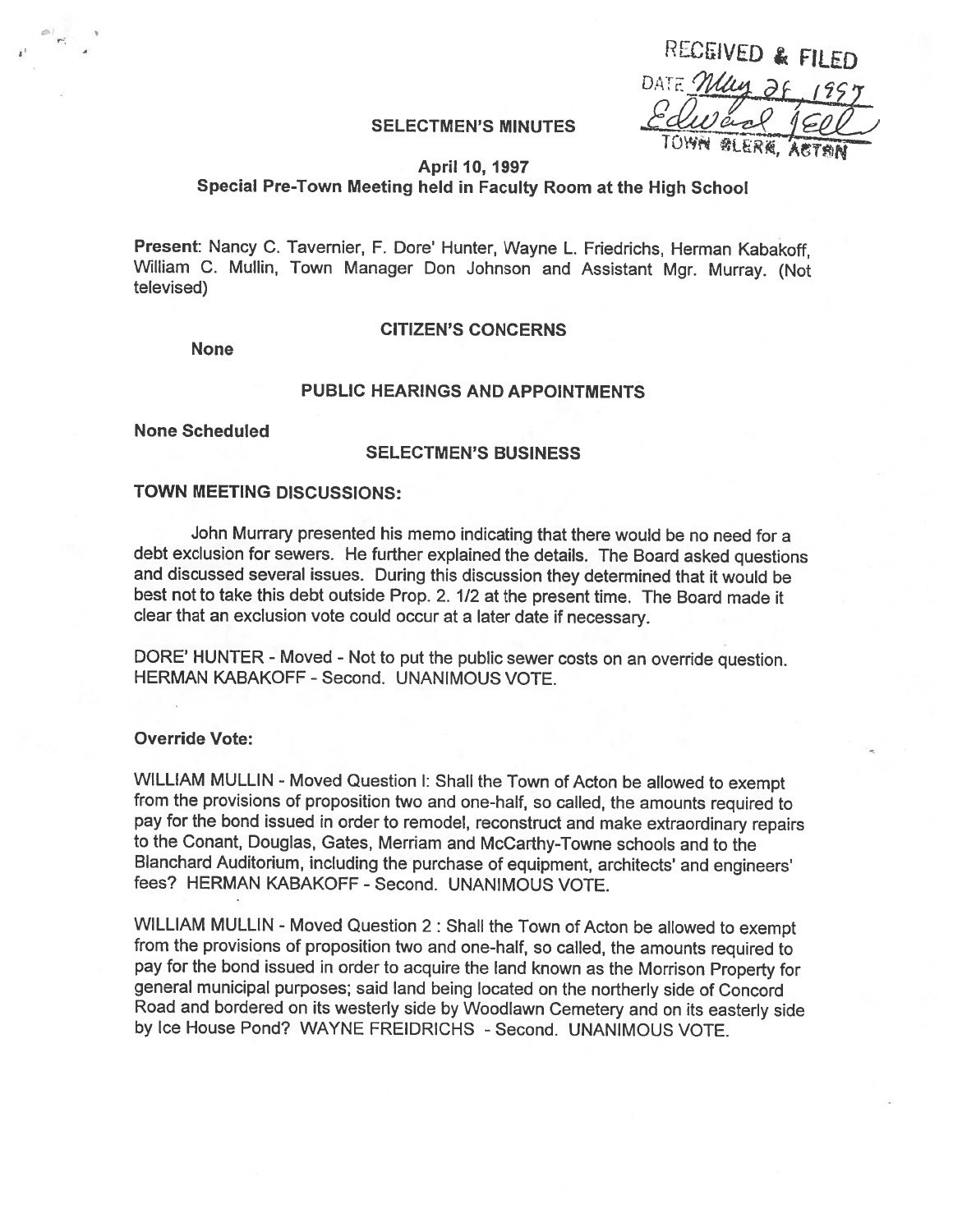MASTER PLAN ARTICLE - Nancy Tavernier related her conversation with David Hill regarding the Master Plan/Corridor Study Article. Mr. Hill <sup>p</sup>lans to speak against the article as he feels <sup>a</sup> traffic study is premature and incomplete as proposed.

Dore' Hunter suggested that the Board invite the Planning Board to <sup>a</sup> Selectmen's Meeting after Town Meeting to discuss the propriety of what one does with respect to motions during town meeting.

Nancy asked whether the Board would object to packaging both <sup>p</sup>ieces of this article into <sup>a</sup> single appropriation. The Board indicated that they wanted them held discrete.

# CONSENT AGENDA

None

## TOWN MANAGER'S REPORT

No Report

Clerk

Date

APRIL101997.DOC